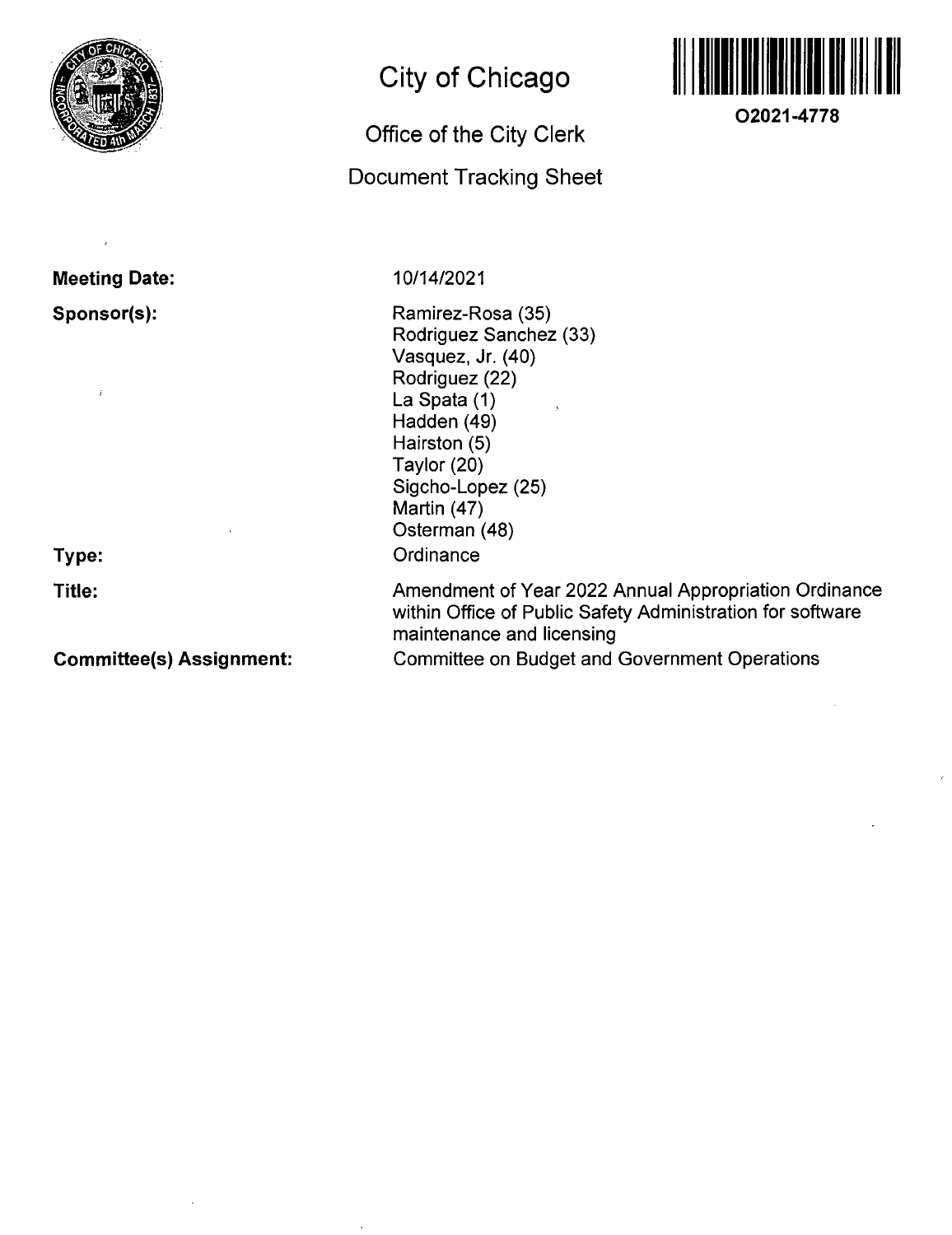Committee on Budget and Government Operations October 14, 2021 City Council Meeting

### **QBDINANQI**

#### **BE IT ORDAINED BY THE CITY COUNCIL OF THE CITY OF CHICAGO:**

SECTION 1. The 2022 Annual Appropriation Ordinance is hereby amended by striking the words and figures and adding the words and figures indicated in the attached Exhibit A which is hereby made a part hereof.

SECTION 2. To the extent that any ordinance, resolution, order or provision of the Municipal Code of Chicago, or part thereof, is in conflict with the provisions of this ordinance, the provisions of this ordinance shall control. If any section, paragraph, clause or provision of this ordinance shall beheld invalid, the invalidity of such section, paragraph, clause or provision shall not affect any of the other provisions of this ordinance.

SECTION 3. This ordinance shall be in full force and effect upon its passage and approval.

33rd  $\partial \alpha$ 

Jelen 49th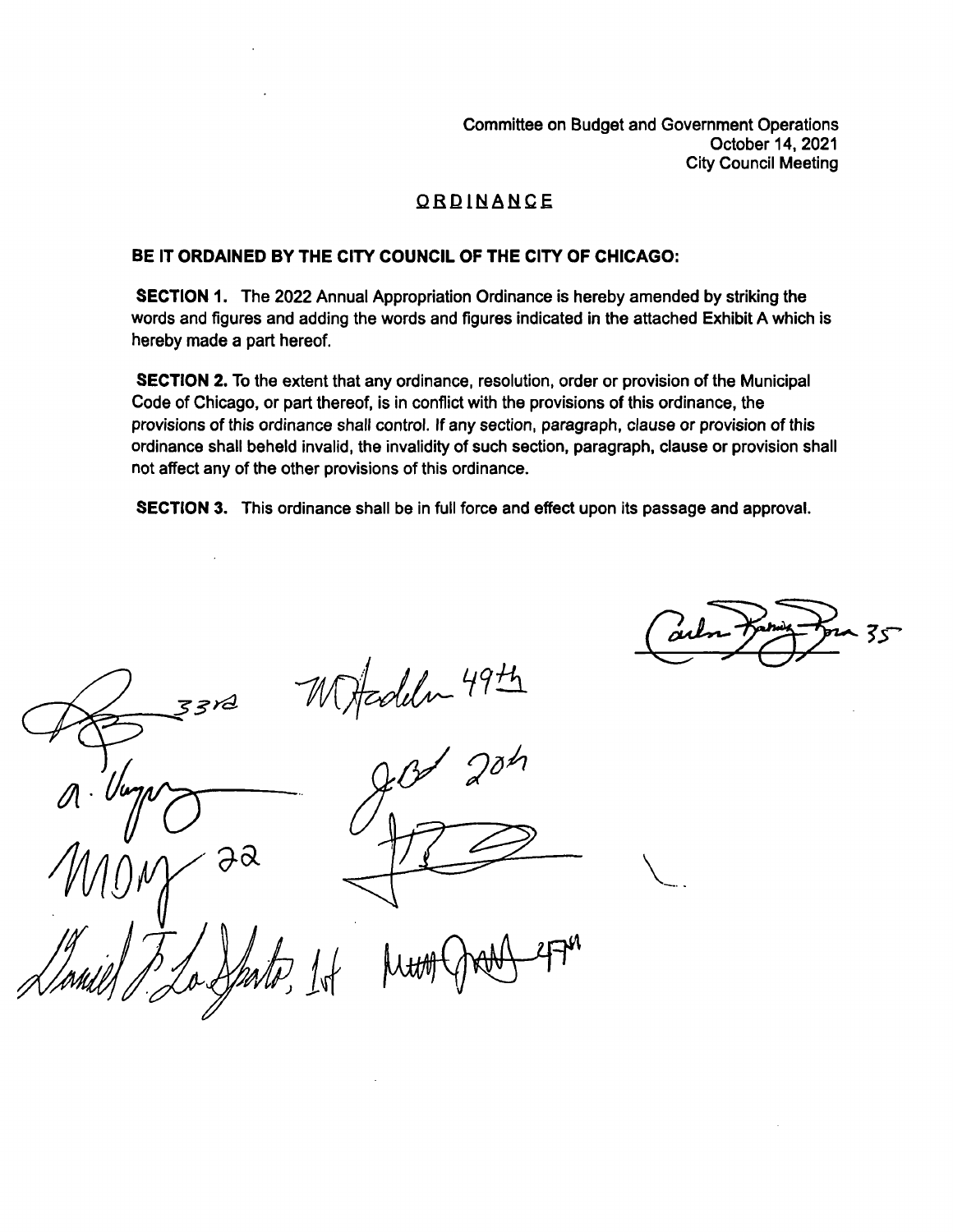#### **EXHIBIT A**  Amendment to the 2022 Appropriations Ordinance

| <b>CODE</b> | DEPARTMENT AND ITEM                                                              | <b>STRIKE AMOUNT</b> | <b>ADD AMOUNT</b> |
|-------------|----------------------------------------------------------------------------------|----------------------|-------------------|
| 051         | Office of Public Safety Administration<br>For Software Maintenance and Licensing | \$8,967,998          | \$0               |

 $\Delta \sim 10^{11}$  m  $^{-1}$ 

 $\alpha$  ,  $\alpha$  ,  $\alpha$ 

 $\sim 10^{-10}$ 

 $\sim 100$ 

 $\sim$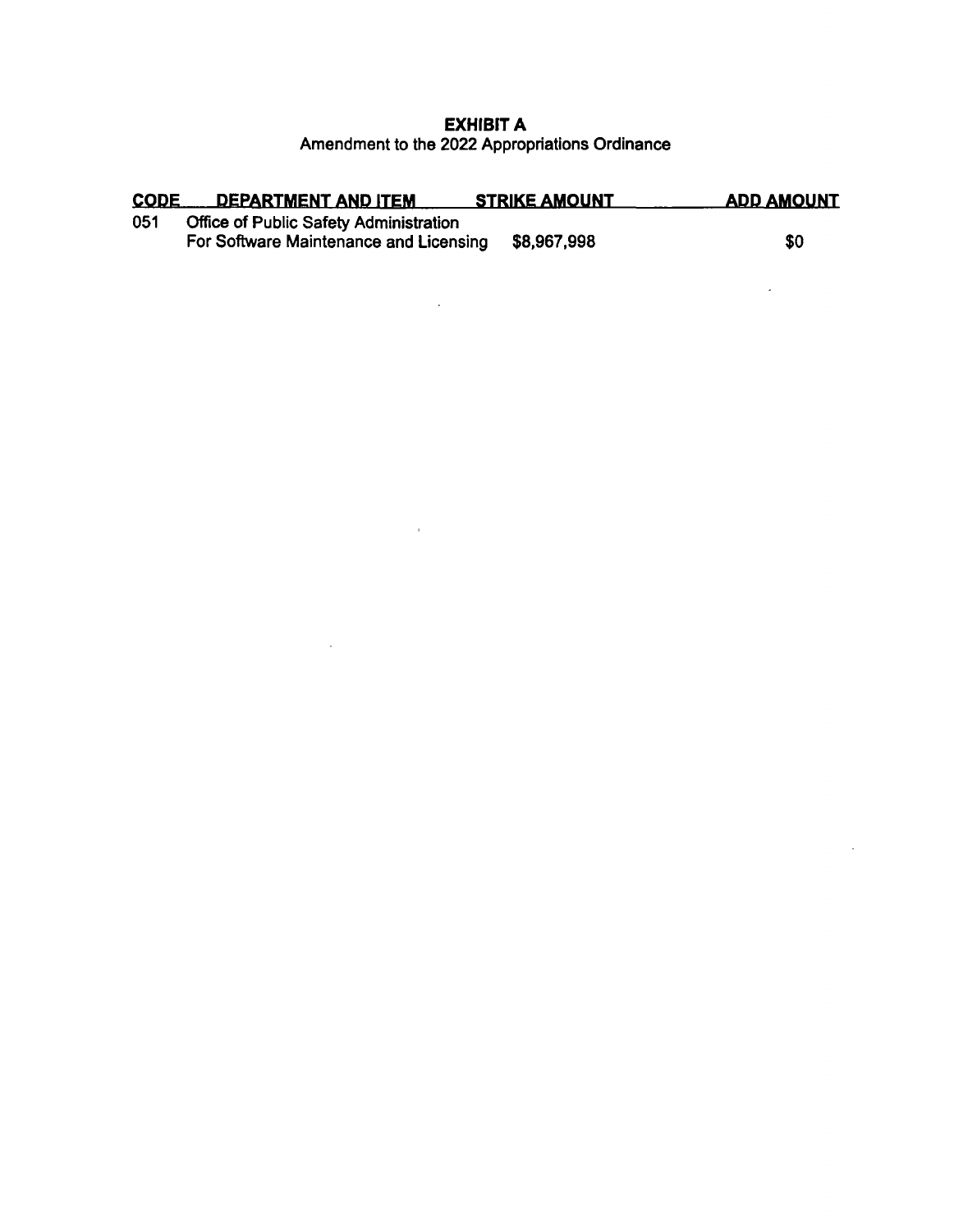

OFFICE OF TME CITY CLERK ANNA M. VALENCIA

# **Chicago City Council Co-Sponsor Form**

| Document No.: | O2021-4778                                                                                                                                              |                         |
|---------------|---------------------------------------------------------------------------------------------------------------------------------------------------------|-------------------------|
|               | Subject: Amendment of Year 2022 Annual Appropriation Ordinance within Office of Public Safety<br>Administration for software maintenance and licensing. |                         |
|               | <b>Adding Co-Sponsor(s)</b>                                                                                                                             |                         |
|               | Please ADD Cf-Sponsor(s) Shown Below - (Principal Sponsor's Consent Required)                                                                           |                         |
| Alderman      |                                                                                                                                                         |                         |
|               | (Signature)                                                                                                                                             |                         |
|               |                                                                                                                                                         | lWard)                  |
|               | (Signature)                                                                                                                                             |                         |
|               | Date Filed: ______________________                                                                                                                      | Principal Sponsor: ____ |
|               |                                                                                                                                                         | (Signature)             |
|               | <b>Removing Co-Sponsor(s)</b>                                                                                                                           |                         |
|               | Please REMOVE Co-Sponsor(s) Below - (Principal Sponsor's Consent NOT Required)                                                                          |                         |
|               |                                                                                                                                                         | Ward)                   |
|               | (Signature)                                                                                                                                             |                         |
|               |                                                                                                                                                         | [Ward)                  |
|               | (Signature)                                                                                                                                             |                         |
|               | Date Filed: ________________                                                                                                                            |                         |
|               | Final Copies To Be Filed With: . Chairman of Committee to which legislation was referred<br>• City Clerk                                                |                         |

 $\sim$